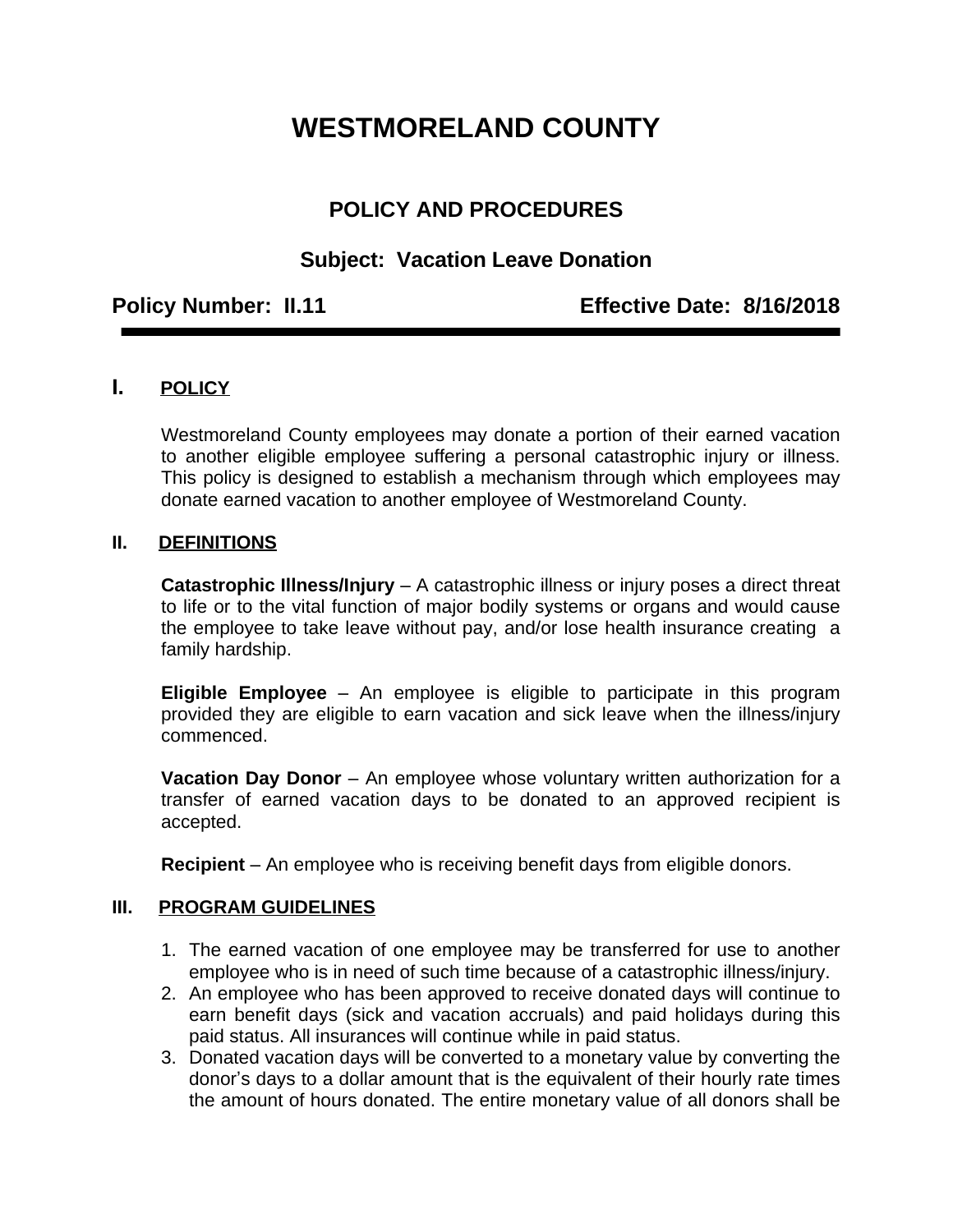divided by the recipient's hourly rate equivalent to the number of days to which they will be entitled. Only donations of full vacation days will be accepted. Donations of individual hours will not be accepted.

- 4. The donation of vacation days will be converted to sick day's and be placed in the recipient's sick day bank.
- 5. Recipients may receive up to sixty (60) donated days for absences due to a catastrophic illness/injury that is anticipated to last at least twenty (20) working days or more as specified by the treating physician. This will be verified by receipt of the U.S. Department of Labor Certification of Health Care Provider for Employee's Serious Health Condition (Family and Medical Leave Act) Form WH-380-E. These forms are available from the Human Resources Department.
- 6. The donated amounts paid to the recipient will be subject to the same deductions normally accrued sick days are subject to.
- 7. A deadline of two weeks from the initial request for donated days will be established. If requested and needed, a second request for donations will be announced. Under no circumstances will donated days be returned. If the employee returns to work, the days will remain in their sick day bank.
- 8. Recipients will not be informed of who has donated days.
- 9. No employee shall attempt to coerce or intimidate fellow employees into donating days.

#### **IV. ELIGIBILITY**

- 1. An eligible recipient is a full-time employee who is eligible to earn vacation and sick days and is beyond their probationary period.
- 2. Donated days may not be used for work-related injuries or illnesses, minor illnesses, minor injuries or impairments, sporadic short term occurrences of chronic non-life threatening conditions, short-time absences due to contagious diseases, or short term recurring medical or therapeutic treatments.
- 3. An illness or injury may be considered a serious health condition as defined by the Family and Medical Leave Act, but not be considered catastrophic or pose a direct threat of life.
- 4. The recipient of donated days must exhaust all of their available leave (vacation, personal days and sick leave) before utilizing donated days.

### **V. PROCEDURE**

- 1. An employee or a designated representative may make a written application through their Department Head/Elected Official to the Human Resources Director.
- 2. Applications should contain the following information:
	- a. Employee Name, Employee Number, Job Title, Department
	- b. The name of the requestor if other than the employee